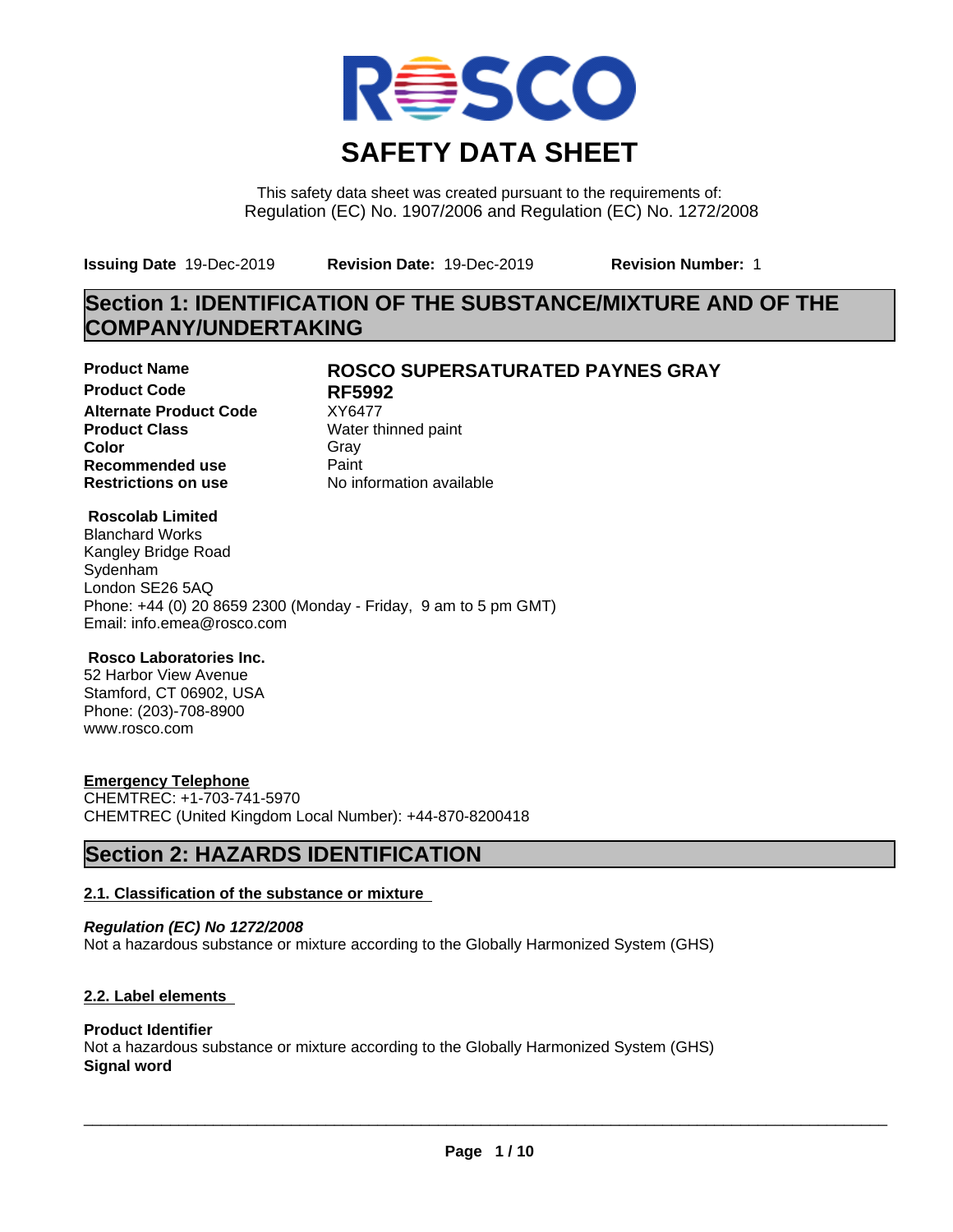#### None

EUH208 - Contains ( 1,2-Benzisothiazolin-3-one ). May produce an allergic reaction EUH210 - Safety data sheet available on request

#### **2.3. Other hazards**

**General Hazards** No information available

# **Section 3: COMPOSITION/INFORMATION ON INGREDIENTS**

#### **3.1 Substances**

Not applicable

#### **3.2 Mixtures**

| <b>Chemical name</b>       | <b>EINECS/ELINCS No. I</b> | <b>CAS No.</b> | Weight-%         | <b>Classification</b><br>according to<br><b>Regulation (EC) No.</b><br>1272/2008 [CLP]                               | <b>REACH registration</b><br>number |
|----------------------------|----------------------------|----------------|------------------|----------------------------------------------------------------------------------------------------------------------|-------------------------------------|
| Iron oxide                 | 215-168-2                  | 1309-37-1      | $>=1 - 5$        |                                                                                                                      | Not available                       |
| Carbon black               | 215-609-9                  | 1333-86-4      | $>=0.5 - 1$      |                                                                                                                      | Not available                       |
| 1.2-Benzisothiazolin-3-one | 220-120-9                  | 2634-33-5      | $>=0.005 - 0.01$ | Acute Tox. 4 (H302)<br>Skin Irrit. 2 (H315)<br>Eye Dam. 1 (H318)<br>Skin Sens. 1 (H317)<br>Aquatic Acute 1<br>(H400) | Not available                       |

#### *Full text of H- and EUH-phrases: see section 16*

This product contains one or more candidate substance(s) of very high concern (Regulation (EC) No. 1907/2006 (REACH), Article 59)

| name<br>⊶ne⊧<br>шыл г                          | Nk<br>.                                                          | <br>$\overline{16}$<br>dates<br>$-222$<br>. анти |
|------------------------------------------------|------------------------------------------------------------------|--------------------------------------------------|
| octvlphenol<br>$\mathcal{L}$<br>Etho:<br>тател | $\sim$ $\sim$<br>200<br>. .<br>$\sim$<br>っしいし<br>$\cdot$ $\cdot$ | ∟isted                                           |

# **Section 4: FIRST AID MEASURES**

#### **4.1. Description of first aid measures**

#### **Description of first aid measures**

| <b>General Advice</b> | No hazards which require special first aid measures.                                                     |
|-----------------------|----------------------------------------------------------------------------------------------------------|
| <b>Eye Contact</b>    | Rinse thoroughly with plenty of water for at least 15<br>minutes and consult a physician.                |
| <b>Skin Contact</b>   | Wash off immediately with soap and plenty of water while<br>removing all contaminated clothes and shoes. |
| <b>Inhalation</b>     | Move to fresh air. If symptoms persist, call a physician.                                                |
| Ingestion             | Clean mouth with water and afterwards drink plenty of                                                    |
|                       |                                                                                                          |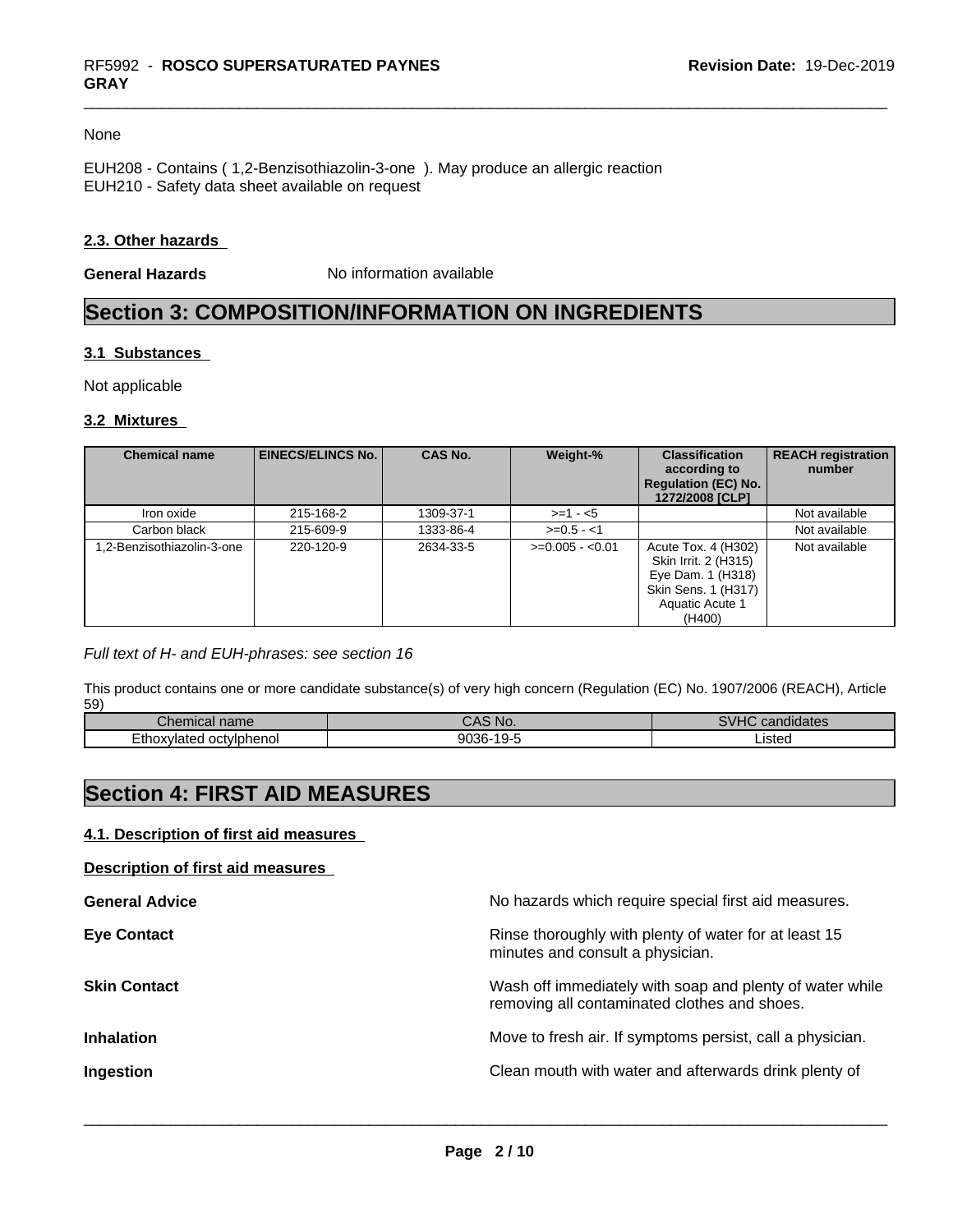water. Consult a physician if necessary.

#### **4.2. Most important symptoms and effects, both acute and delayed**

**Most Important Symptoms/Effects** May cause allergic skin reaction.

**4.3. Indication of any immediate medical attention and special treatment needed** 

**Notes To Physician Treat symptomatically.** Treat symptomatically.

# **Section 5: FIRE FIGHTING MEASURES**

**5.1. Extinguishing media**

**Suitable Extinguishing Media** Use extinguishing measures that are appropriate to local circumstances and the surrounding environment. **Unsuitable Extinguishing Media** Noinformation available. **5.2. Special hazards arising from the substance or mixture Specific Hazards Arising From The Chemical** Closed containers may rupture ifexposed to fire or extreme heat. **Sensitivity to static discharge** No

**Sensitivity to mechanical impact** No

**5.3. Advice for firefighters** 

**Protective equipment and precautions for firefighters** Wear self-contained breathing apparatus and protective suit.

# **Section 6: ACCIDENTAL RELEASE MEASURES**

**6.1. Personal precautions, protective equipment and emergency procedures**

| <b>Personal Precautions</b>                               | Avoid contact with skin, eyes and clothing. Ensure<br>adequate ventilation.            |
|-----------------------------------------------------------|----------------------------------------------------------------------------------------|
| <b>Other Information</b>                                  | Observe all relevant local and international regulations.                              |
| 6.2. Environmental precautions                            |                                                                                        |
| <b>Environmental precautions</b>                          | Prevent spreading of vapors through sewers, ventilation<br>systems and confined areas. |
| 6.3. Methods and material for containment and cleaning up |                                                                                        |

**Methods for Containment Absorb with inert material and place in suitable container Methods** for Container for disposal.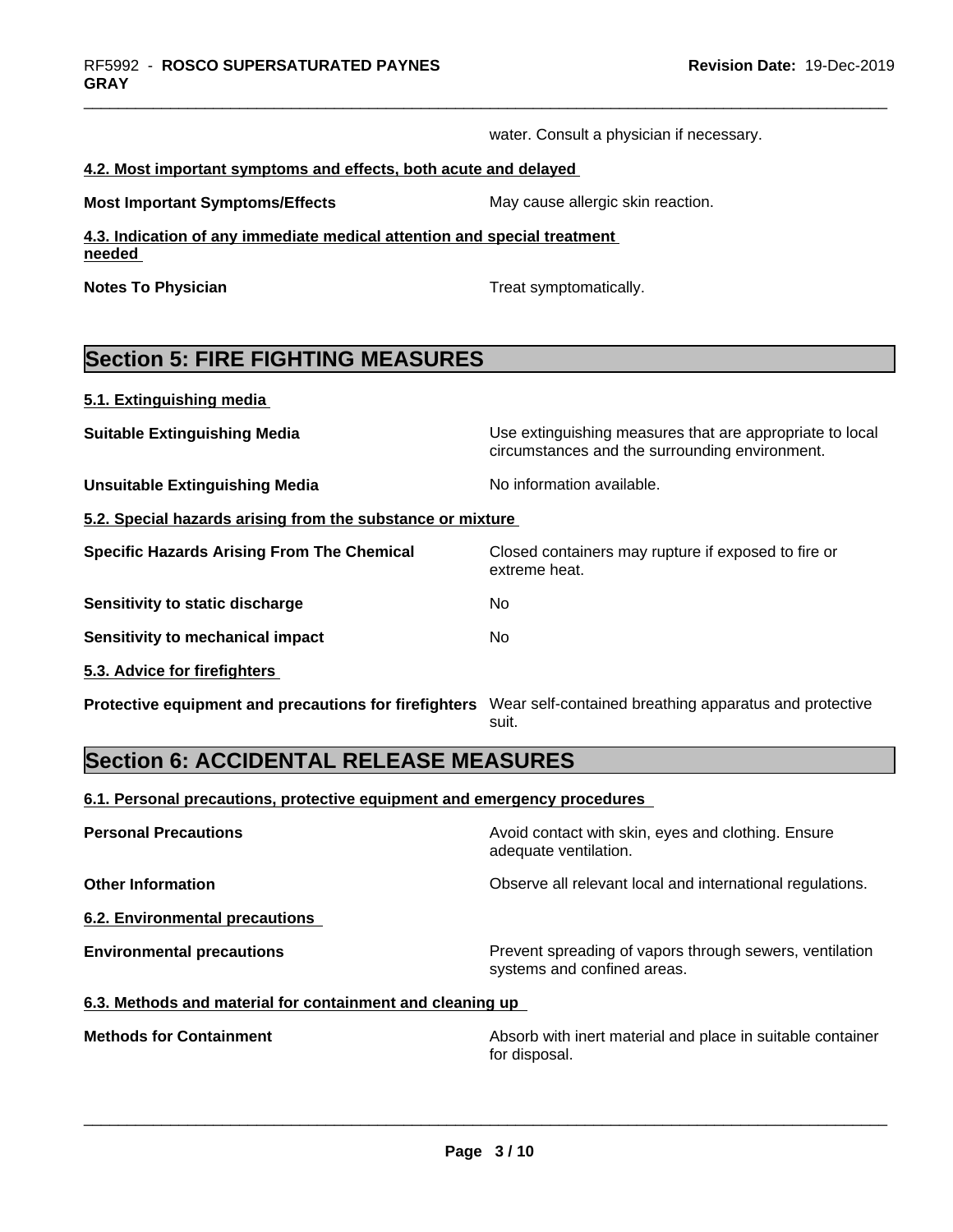**Methods for Cleaning Up Clean contaminated surface thoroughly.** 

**6.4. Reference to other sections**

**Other information** See Section 12 for additional information.

# **Section 7: HANDLING AND STORAGE**

**7.1. Precautions for safe handling**

**Handling Handling Avoid contact with skin, eyes and clothing. Avoid breathing H** vapors, spray mists or sanding dust. In case of insufficient ventilation, wear suitable respiratory equipment.

**Hygiene Measures** Mash thoroughly after handling.

## **7.2. Conditions for safe storage, including any incompatibilities**

**Storage Keep container tightly closed. Keep out of the reach of Keep** container tightly closed. Keep out of the reach of children.

**7.3. Specific end use(s)**

**Specific Uses Architectural coating. Apply as directed. Refer to product Specific Uses Architectural coating. Apply as directed. Refer to product** label / literature for specific instructions.

**Risk Management Methods (RMM)** Not Applicable.

# **Section 8: EXPOSURE CONTROLS/PERSONAL PROTECTION**

## **8.1. Control parameters**

| <b>Chemical name</b>    | <b>European Union</b>                | <b>Belgium</b>                                        |  | <b>Bulgaria</b>                                      |                                                                                                             |                | <b>Cyprus</b>            | <b>France</b>                                       | <b>Ireland</b>                                                                                                                                                                                       |
|-------------------------|--------------------------------------|-------------------------------------------------------|--|------------------------------------------------------|-------------------------------------------------------------------------------------------------------------|----------------|--------------------------|-----------------------------------------------------|------------------------------------------------------------------------------------------------------------------------------------------------------------------------------------------------------|
| Iron oxide<br>1309-37-1 |                                      | TWA: $5 \text{ mg/m}^3$                               |  |                                                      | TWA: $5.0 \text{ mg/m}^3$                                                                                   |                |                          | TWA: $5 \text{ mg/m}^3$<br>TWA: $10 \text{ mg/m}^3$ | TWA: $5 \text{ mg/m}^3$<br>TWA: $10 \text{ mg/m}^3$<br>TWA: $4 \text{ mg/m}^3$<br>STEL: $10 \text{ mg/m}^3$<br>STEL: $12 \text{ mg/m}^3$<br>STEL: $30 \text{ mg/m}^3$                                |
| <b>Chemical name</b>    | Germany                              | Greece                                                |  | <b>Hungary</b>                                       |                                                                                                             | <b>Iceland</b> |                          | <b>Italy</b>                                        | Latvia                                                                                                                                                                                               |
| Iron oxide<br>1309-37-1 |                                      | TWA: $10 \text{ mg/m}^3$<br>STEL: $10 \text{ mg/m}^3$ |  | TWA: 6 $mq/m3$                                       |                                                                                                             |                | $3.5 \text{ mg/m}^3$ TWA |                                                     |                                                                                                                                                                                                      |
| <b>Chemical name</b>    | Lithuania                            | <b>Netherlands</b>                                    |  | <b>Poland</b>                                        |                                                                                                             | <b>Romania</b> | <b>Spain</b>             | <b>Sweden</b>                                       | <b>United</b><br>Kingdom                                                                                                                                                                             |
| Iron oxide<br>1309-37-1 | TWA: $3.5 \text{ mg/m}$ <sup>3</sup> |                                                       |  | TWA: $2.5 \text{ mg/m}^3$<br>TWA: $5 \text{ mg/m}^3$ | STEL: 10 mg/m <sup>3</sup> TWA: 5 mg/m <sup>3</sup><br>STEL: 5 mg/m <sup>3</sup> STEL: 10 mg/m <sup>3</sup> |                | TWA: $5 \text{ mg/m}^3$  | TLV: $3.5 \text{ mg/m}^3$                           | TWA: $5 \text{ mg/m}^3$<br>TWA: $10 \text{ mg/m}^3$<br>TWA: $4 \text{ mg/m}^3$<br>$\vert$ STEL: 10 mg/m <sup>3</sup><br>$\textsf{STEL}: 30 \text{ mg/m}^3$<br>$ \mathsf{STEL:12}\; \mathsf{mg/m^3} $ |

## **8.2. Exposure controls**

**Occupational exposure controls**

**Engineering Measures Ensure** Ensure adequate ventilation, especially in confined areas.

**Personal Protective Equipment**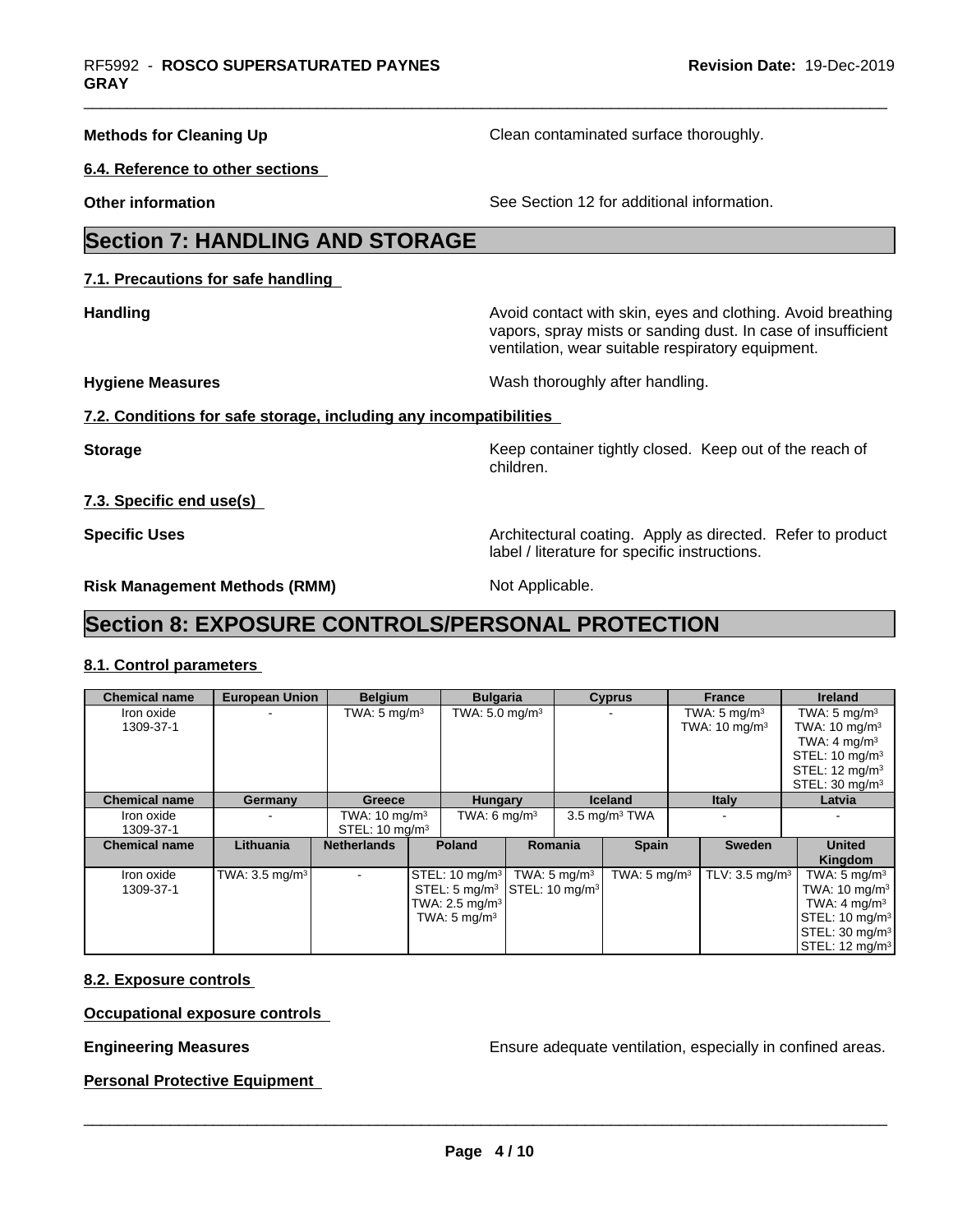**Respiratory Protection In case of insufficient ventilation wear suitable respiratory** equipment.

**Eye Protection** Safety glasses with side-shields.

**Skin Protection Skin Protection Lightweight protective clothing.** 

Hand protection **Impervious** gloves.

**Hygiene Measures Avoid contact with skin, eyes and clothing. Remove and Avoid contact with skin, eyes and clothing. Remove and Avoid contact with skin, eyes and clothing. Remove and** wash contaminated clothing before re-use. Wash thoroughly after handling.

# **Section 9: PHYSICAL AND CHEMICAL PROPERTIES**

#### **9.1. Information on basic physical and chemical properties**

**Appearance** liquid **Odor** little or no odor **Odor Threshold** No information available **Property Construction Construction Construction Values Construction Construction Construction Construction Construction Construction Construction Construction Construction Construction Construction Construction Constr Relative Density** 1.28 - 1.33 **Oxidizing Properties No information available** None known None known

### **Density (g/L)** 1282 - 1330 None known **pH pH** No information available None known None known **Viscosity (cps)** Noinformation available None known None known **Solubility(ies)** No information available None known None known **Water solubility** Note 2008 Monomation available None known None known **Evaporation Rate Notify Algebra 2012 M** No information available **None known** None known **Vapor pressure** Noinformation available None known None known **Vapor density**<br> **We are the CO** information available<br>
Met % Solids
Mone known
Dut . We are the None known
Dut . We are the None known
Dut . We are the None known
Dut . We are the None in the None in the None in the None **Wt. % Solids** Fig. 1. The set of the set of the set of the set of the set of the set of the set of the set of the set of the set of the set of the set of the set of the set of the set of the set of the set of the set of t **Vol. % Solids** 35 - 45 None known **Wt. % Volatiles** 40 - 50 None known **Vol. % Volatiles** 65 - 65 None known **None known Boiling Point (°C)** 100 100 None known **Freezing Point (°C)** 0 None known **Melting Point (°C)** Noinformation available None known **Pour Point** No information available None known None known **Flash Point (°C)** Not applicable Not applicable None known **Flammability (solid, gas)** No information available None known **Upper flammability limit:** No information available None Known None known **Lower flammability limit:** No information available None Known None known **Autoignition Temperature (°C)** No information available None known **Decomposition Temperature (°C)** No information available None None known **Partition coefficient Notifically Community No information available None known** None known **Explosive properties** No information available None known None known

# **Section 10: STABILITY AND REACTIVITY**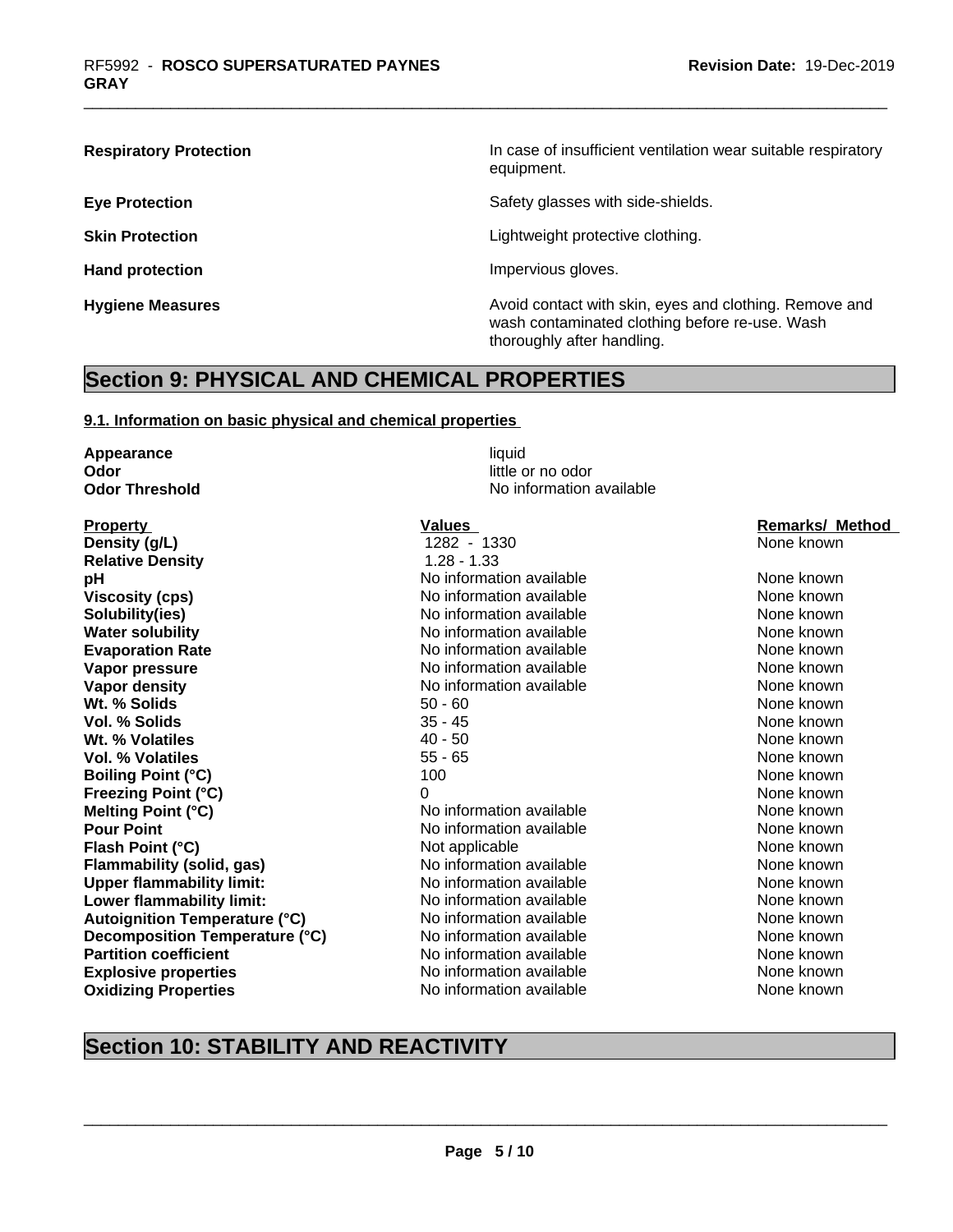| 10.1. Reactivity<br><b>Reactivity</b>     | Not Applicable.                          |
|-------------------------------------------|------------------------------------------|
| 10.2. Chemical stability                  |                                          |
| <b>Chemical Stability</b>                 | Stable under normal conditions.          |
| 10.3. Possibility of hazardous reactions  |                                          |
| <b>Possibility of hazardous reactions</b> | None under normal conditions of use.     |
| 10.4. Conditions to avoid                 |                                          |
| <b>Conditions to avoid</b>                | Prevent from freezing.                   |
| 10.5. Incompatible materials              |                                          |
| Incompatible Materials                    | No materials to be especially mentioned. |
| 10.6. Hazardous decomposition products    |                                          |
| <b>Hazardous Decomposition Products</b>   | None under normal conditions of use.     |

# **Section 11: TOXICOLOGICAL INFORMATION**

## **11.1. Information on toxicological effects**

#### **Product Information**

| <b>Inhalation</b>     | There is no data available for this product.                                                 |
|-----------------------|----------------------------------------------------------------------------------------------|
| Eye contact           | There is no data available for this product.                                                 |
| <b>Skin contact</b>   | Repeated or prolonged skin contact may cause allergic<br>reactions with susceptible persons. |
| Ingestion             | There is no data available for this product.                                                 |
| <b>Acute Toxicity</b> |                                                                                              |

### **Component Information**

| <b>Chemical name</b>                    | Oral LD50             | <b>Dermal LD50</b> | <b>Inhalation LC50</b> |
|-----------------------------------------|-----------------------|--------------------|------------------------|
| Iron oxide<br>1309-37-1                 | $> 10000$ mg/kg (Rat) |                    |                        |
| Carbon black<br>1333-86-4               | $> 15400$ mg/kg (Rat) | > 3 g/kg (Rabbit)  |                        |
| 1,2-Benzisothiazolin-3-one<br>2634-33-5 | $= 1020$ mg/kg (Rat)  |                    |                        |

## **Skin corrosion/irritation No information available.**

**Eye damage/irritation Eye damage/irritation No information available.**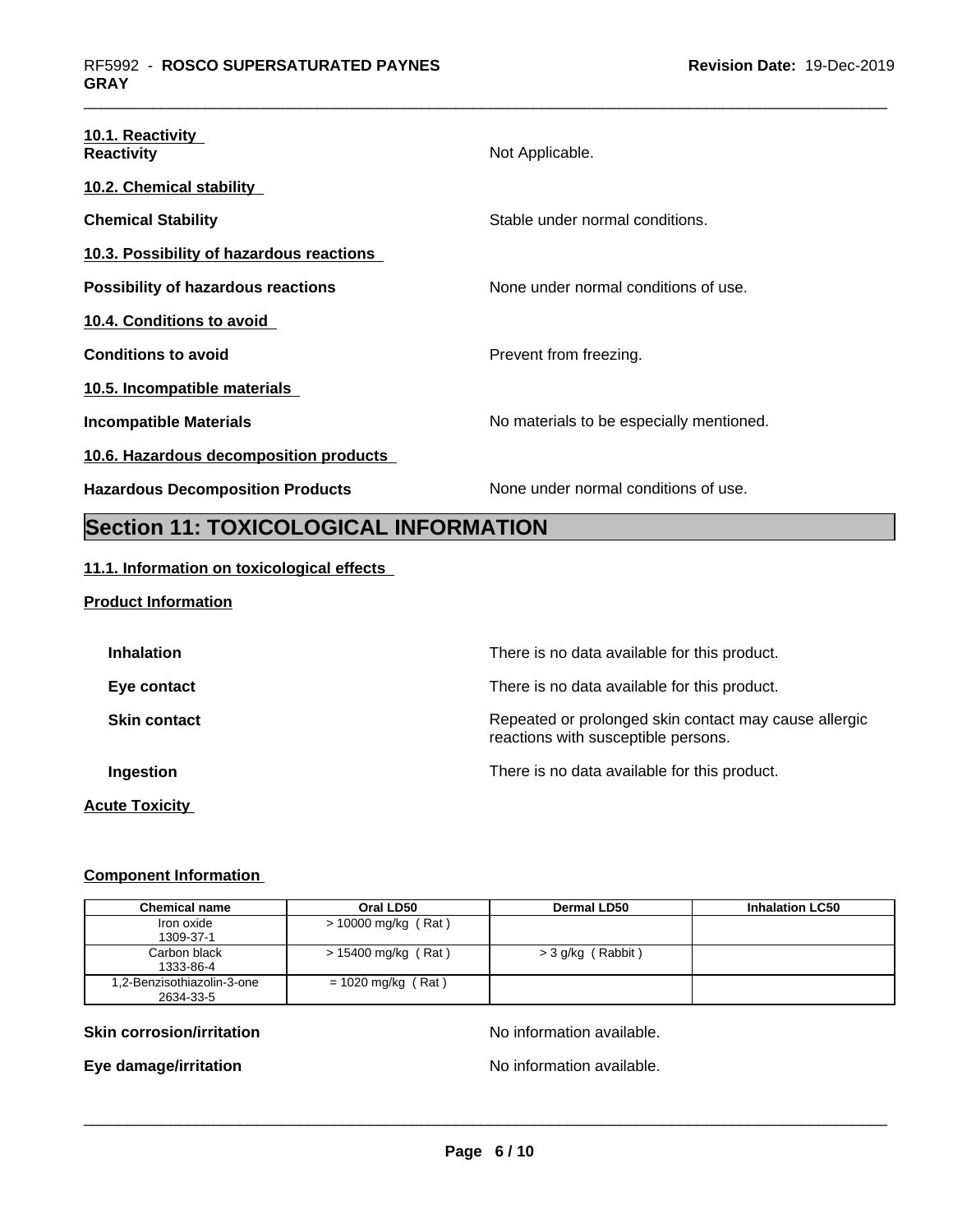**Sensitization** May cause sensitization by skin contact.

**Mutagenic Effects Mutagenic Effects No information available.** 

#### **Carcinogenic effects**

The table below indicates whether each agency has listed any ingredient as a carcinogen.

| Chemical<br>name | $- - - - -$<br>pean Union<br>≞ur∙ | <b>IARC</b>                        |
|------------------|-----------------------------------|------------------------------------|
| Carbon black     |                                   | 2Β<br>Human Carcinogen<br>Possible |
| 333-86-4         |                                   |                                    |

#### **Legend**

IARC - International Agency for Research on Cancer

| <b>Reproductive Effects</b>     | No information available. |
|---------------------------------|---------------------------|
| <b>Developmental Effects</b>    | No information available. |
| <b>STOT - single exposure</b>   | No information available. |
| <b>STOT - repeated exposure</b> | No information available. |
| <b>Neurological Effects</b>     | No information available. |
| <b>Target organ effects</b>     | No information available. |
| <b>Symptoms</b>                 | No information available. |
| <b>Aspiration Hazard</b>        | No information available. |

# **Section 12: ECOLOGICAL INFORMATION**

#### **12.1. Toxicity**

The environmental impact of this product has not been fully investigated

| Chemical name | Algae/aguatic plants | <b>Fish</b>                   | Crustacea                       |
|---------------|----------------------|-------------------------------|---------------------------------|
| Iron oxide    |                      | LC50: =100000mg/L (96h, Danio |                                 |
| 1309-37-1     |                      | rerio)                        |                                 |
| Carbon black  |                      |                               | EC50: >5600mg/L (24h, Daphnia 1 |
| 1333-86-4     |                      |                               | magna                           |

#### **12.2. Persistence and degradability**

#### **Persistence / Degradability** No information available.

 $\overline{\phantom{a}}$  ,  $\overline{\phantom{a}}$  ,  $\overline{\phantom{a}}$  ,  $\overline{\phantom{a}}$  ,  $\overline{\phantom{a}}$  ,  $\overline{\phantom{a}}$  ,  $\overline{\phantom{a}}$  ,  $\overline{\phantom{a}}$  ,  $\overline{\phantom{a}}$  ,  $\overline{\phantom{a}}$  ,  $\overline{\phantom{a}}$  ,  $\overline{\phantom{a}}$  ,  $\overline{\phantom{a}}$  ,  $\overline{\phantom{a}}$  ,  $\overline{\phantom{a}}$  ,  $\overline{\phantom{a}}$ 

#### **12.3. Bioaccumulative potential**

**Bioaccumulation** There is no data for this product.

| <b>Chemical name</b>      | <b>Partition coefficient</b> |
|---------------------------|------------------------------|
| .2-Benzisothiazolin-3-one | ن. ا                         |
| 2634-33-5                 |                              |

#### **12.4. Mobility in soil**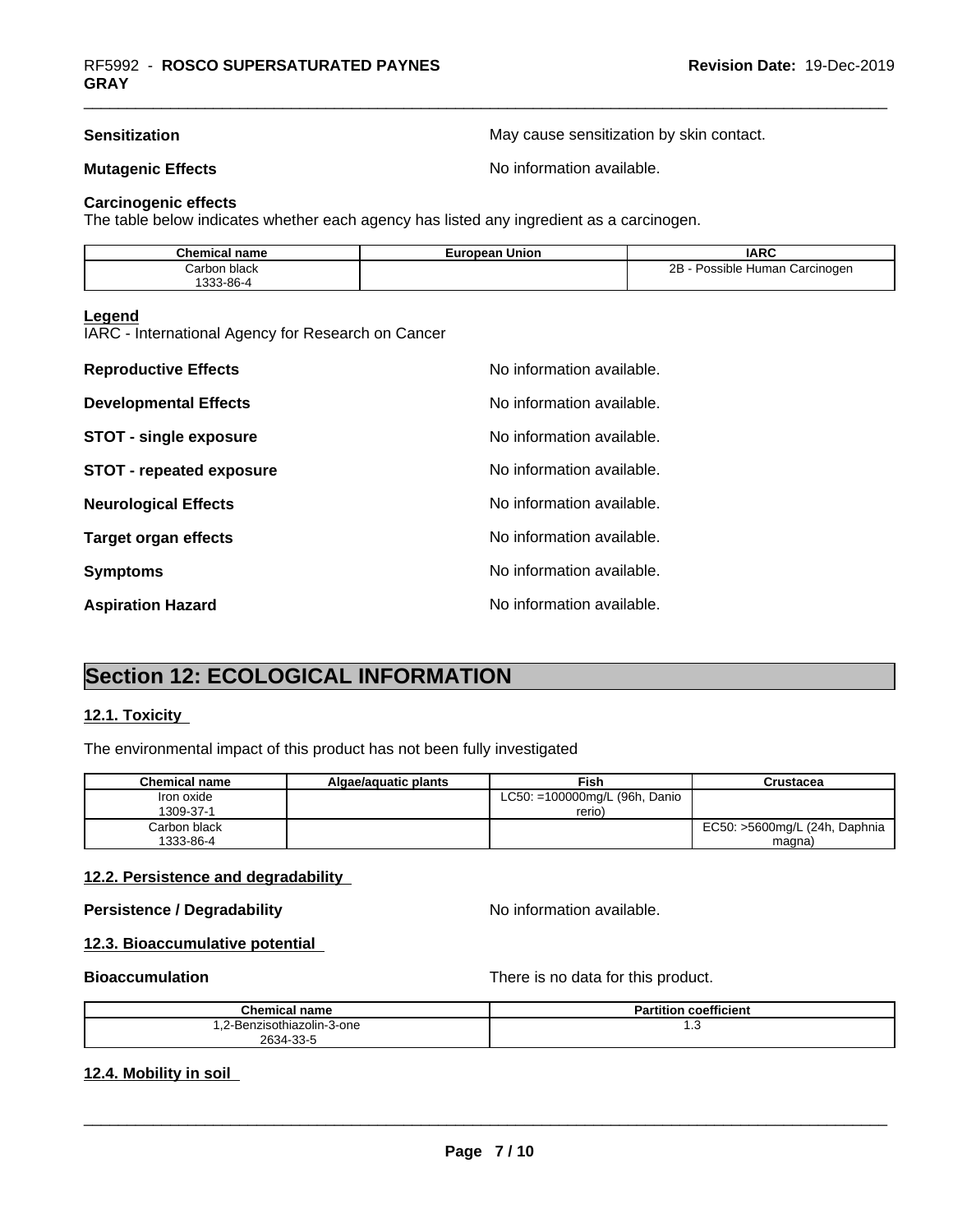#### **Mobility in soil intervalse and intervalse and intervalse Mo** information available.

**Mobility in Environmental Media** Noinformation available.

**12.5. Results of PBT and vPvB assessment**

## **PBT and vPvB assessment No information available.**

| Chemical name              | <b>PBT and vPvB assessment</b>                   |
|----------------------------|--------------------------------------------------|
| Iron oxide<br>1309-37-1    | The substance is not PBT / vPvB PBT assessment I |
|                            | does not apply                                   |
| Carbon black<br>1333-86-4  | The substance is not PBT / vPvB PBT assessment I |
|                            | does not apply                                   |
| 1,2-Benzisothiazolin-3-one | The substance is not PBT / vPvB                  |
| 2634-33-5                  |                                                  |

### **12.6. Other adverse effects**

**Other adverse effects** No information available

# **Section 13: DISPOSAL CONSIDERATIONS**

### **13.1. Waste treatment methods**

**EWC waste disposal No** Noinformation available

**Waste from Residues/Unused Products** Dispose of in accordance with the European Directives on waste and hazardous waste.

**Contaminated Packaging <b>Empty Containers** should be taken for local recycling, recovery or waste disposal.

**Other Information** Waste codes should be assigned by the user based on the application for which the product was used.

# **Section 14: TRANSPORT INFORMATION**

| <b>IMDG</b> | Not regulated |
|-------------|---------------|
| RID         | Not regulated |
| <b>ADR</b>  | Not regulated |
| <b>ADN</b>  | Not regulated |
| <b>IATA</b> | Not regulated |

# **Section 15: REGULATORY INFORMATION**

## **15.1. Safety, health and environmental regulations/legislation specific for the substance or mixture**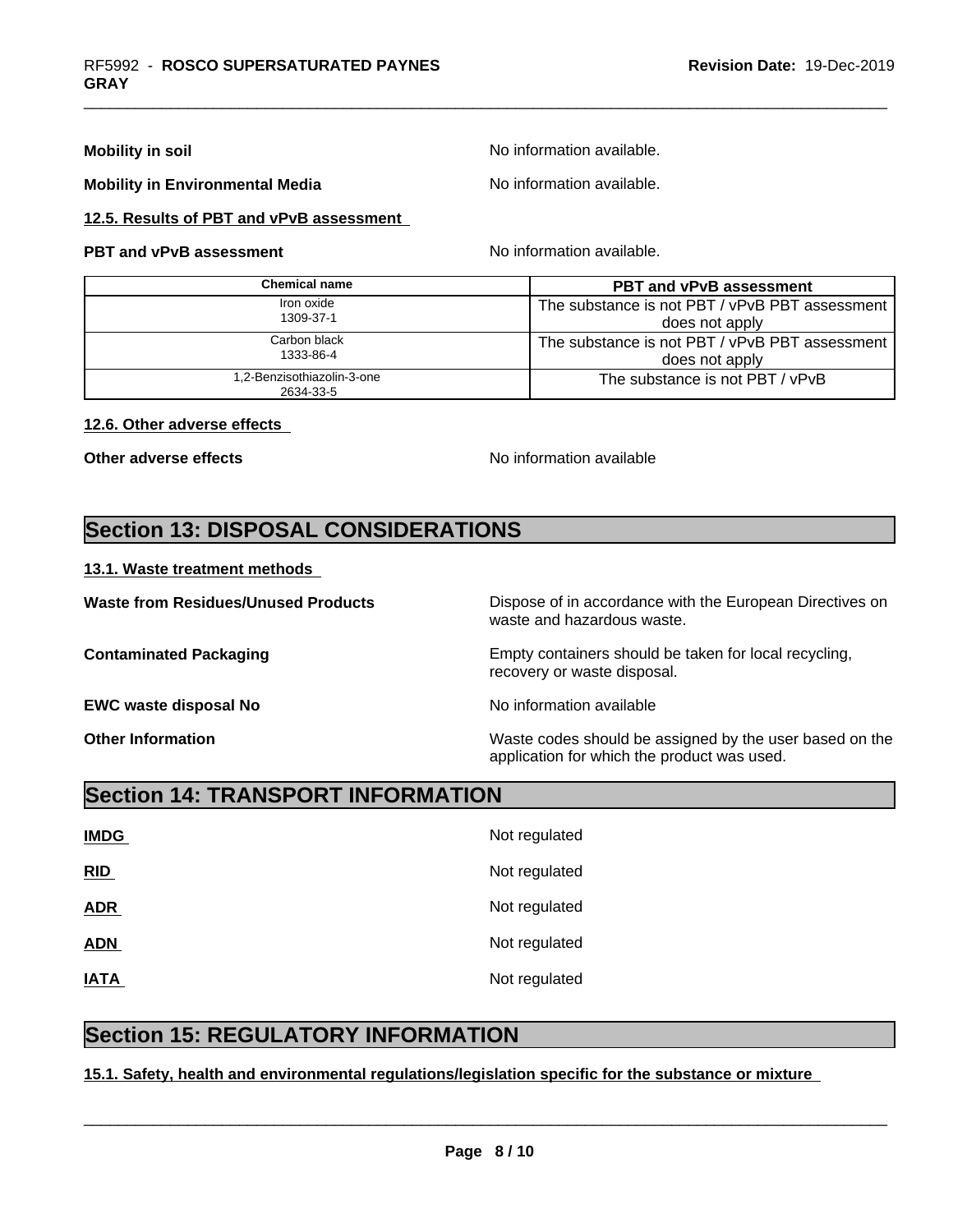#### **Occupational Illnesses (R-463-3, France)**

| Chemical name              | French RG number        |
|----------------------------|-------------------------|
| Iron oxide                 | RG 44, RG 44 bis, RG 94 |
| 1309-37-1                  |                         |
| Carbon black               | <b>RG 16, RG 16bis</b>  |
| 1333-86-4                  |                         |
| 1,2-Benzisothiazolin-3-one | RG 65                   |
| 2634-33-5                  |                         |

#### **European Union**

**GRAY**

Take note of Directive 98/24/EC on the protection of the health and safety of workers from the risks related to chemical agents at work

#### **International Inventories**

| <b>AICS</b>                   | No - Not all of the components are listed. |
|-------------------------------|--------------------------------------------|
| <b>DSL: Canada</b>            | Yes - All components are listed or exempt. |
| <b>EINECS: European Union</b> | No - Not all of the components are listed. |
| <b>ENCS</b>                   | No - Not all of the components are listed. |
| <b>IECSC</b>                  | No - Not all of the components are listed. |
| <b>KECL</b>                   | No - Not all of the components are listed. |
| <b>PICCS</b>                  | No - Not all of the components are listed. |
| <b>TSCA: United States</b>    | Yes - All components are listed or exempt. |

#### **Legend**

 **AICS** - Australian Inventory of Chemical Substances  **DSL/NDSL** - Canadian Domestic Substances List/Non-Domestic Substances List  **IECSC** - China Inventory of Existing Chemical Substances  **EINECS/ELINCS** - European Inventory of Existing Chemical Substances/European List of Notified Chemical Substances  **ENCS** - Japan Existing and New Chemical Substances  **KECL** - Korean Existing and Evaluated Chemical Substances  **PICCS** - Philippines Inventory of Chemicals and Chemical Substances  **TSCA** - United States Toxic Substances Control Act Section 8(b) Inventory

#### **15.2. Chemical safety assessment**

**Chemical Safety Report** No information available

# **Section 16: OTHER INFORMATION**

#### **Full text of H-Statements referred to under section 3**

- H302 Harmful if swallowed
- H315 Causes skin irritation
- H317 May cause an allergic skin reaction
- H318 Causes serious eye damage
- H400 Very toxic to aquatic life

**Key literature references and sources for data** Data from internal and external sources

**Classification procedure:** Expert judgment and weight of evidence determination

**Prepared By Product Stewardship Department** Rosco Laboratories Inc.